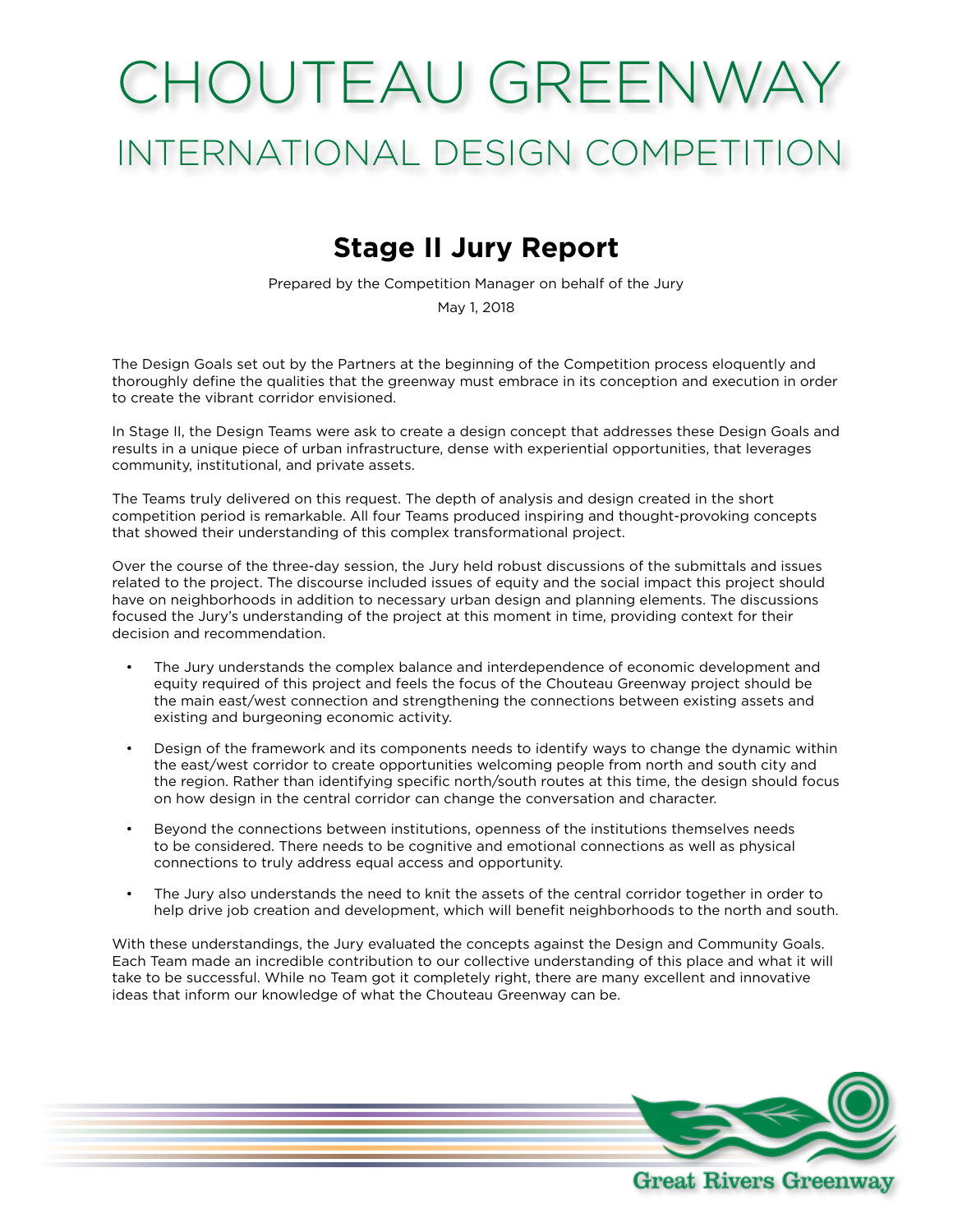#### Recommendations

The Jury unanimously recommends the concept by the Stoss Landscape Urbanism Team for the Chouteau Greenway. The Jury believes the Team and the concept meet or exceed the Design and Community Goals.

Their successful response to the goals is due to their strong Team, clear framework, and flexibility to work with the Project Partners on the design details.

- The Team has gusto—not just talent, but also passion for the project. The Team leadership of Chris Reed, Toni Griffin, Marlon Blackwell, and David Mason has the right skill set to work with Project Partners. This core design group has the talent and will to engage the philanthropic community, which is fundamental to success. The Team is also very well positioned to do not only community engagement, but also institutional engagement. They will enter into open, flexible conversations with institutions to create new dynamics aimed at equitable outcomes within the east/west corridor.
- The Team's proposed framework presents a clear diagram that not only focuses on strong east and west bookends, but also reveals the middle as a critical place to begin. With some placemaking, its emphasis can be more about connections and de-emphasizing the automobile.
- The connections are shown in a very conceptual and schematic way. The outcomes in their proposal are not solutions, but provide a starting point for dialog and design, recognizing that criteria needs to be created with the Project Partners and constituents and showing their flexibility to listen regarding the design of specific elements.

#### Recommendations for Refinement

As the project moves into the next phase with the Project Partners, the Jury recommends the following actions for concept refinement in addition to elements deemed necessary by the Design Oversight Committee.

- Clarify the framework diagram. While the framework diagram is quite clear, it is deceptive and is not a good representation of the level of detail presented in the east/west corridor versus the north/south corridor. The graphic depiction over represents the north/south elements in the plan and may create false expectations.
- Align with critical economic nodes. The routes and connections should focus on the energy at NGA/22nd Street, Sarah Street, and the triangle of the Foundry, Armory, Cortex, and Grand Center. 'Need some economic metrics'
- Make a realistic river connection. Find ways to make the connection without touching the MacArthur Bridge or river levees. Also, reaching south of the Arch grounds is laudable, but this location and particular solution is not a priority. When the time comes to study this opportunity, the design could develop around the principles presented.
- Improve the environmental strategy. Significant improvements should be made to the ecology and hydrology strategies. In agreement with the TAG, the Jury agrees that the sustainable aspects are lacking in this plan. This is not only an issue of environmental protection and sustainability, but is also an economic development and real estate issue. Incorporating stormwater management infrastructure into the framework can lessen development costs to encourage development.

#### Jury Commentary

The following is a summary of what the Jury saw as strengths and weaknesses of the proposed design concepts. It must be noted, however, that these comments are derived from four tremendously impressive efforts. All four Team s should be highly commended for producing such inspiring and thought-provoking concepts in such a short amount of time.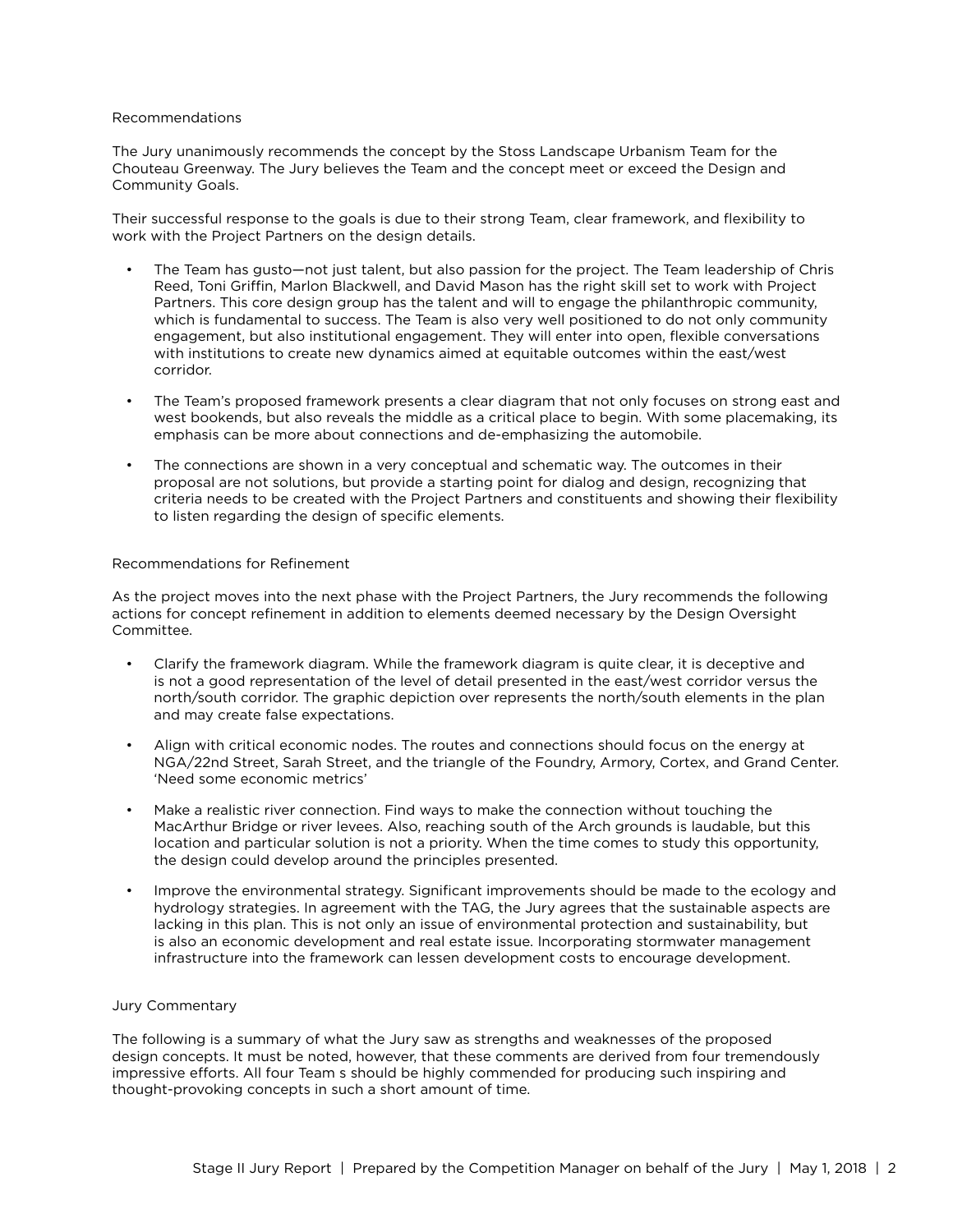#### **Stoss Landscape Urbanism Team**

*Strengths:*

- The framework diagram is easy to understand and has a strong spine and east/west connections.
- The plan includes a thoughtful treatment of Market St. and Forest Park Ave.
- Good details are provided on the pathway itself making it easy to visualize.
- The north/south strategy for vacant lots is appropriate, proposing some commitments without large new infrastructure.
- The western edge of the Gateway Mall is thought provoking and might actually encourage people to the western edge. The choice to include a major art project representing the Mill Creek Valley community is inspiring.
- The Team has chemistry and a clear ability to listen and create dialog. Their commitment to flexibility is appreciated. They relayed a sense of confidence balanced with flexibility that showed their willingness to revisit their ideas and assumptions.
- The Team leadership on is strong on design talent and ability to deliver and is supported by a strong and talented local Team.
- There is a strong approach to programming and ability to articulate that crucial investment to make the greenway inviting. Their use of program and active invitation was notable and scalable. They discussed sustaining activity with common cultural experiences.
- This proposal had the clearest development strategy, understanding the necessity of the focus in the middle of the corridor and why one thing might be done over another.

#### *Weaknesses:*

- The concept diagram seems to over promise north/south actions, appearing skewed to promote the north/south axis.
- The north/south routes seem to be in the wrong location.
- There are concerns about the return on investment of the land bridge to Forest Park.
- The Team goes beyond what was asked on the riverfront, but it is an over reach and not a priority at this time.
- There is not a strong enough strategy for ecology and hydrology.
- The sandblasted concrete does not seem to be maintainable.

## **TLS Landscape Architecture/Object Territories/Derek Hoeferlin Design Team**

*Strengths:*

- This is a really diverse Team of committed people with strong local talent.
- The underpasses are a unique solution.
- Water and ecology played a great part in the concept with innovative landscape and hydrological ideas.
- The mapping of cultural assets is astute and the neighborhood advisory committee is a good idea.
- The use of secondary streets as main connections is a positive.
- The Team identified resources for just about everything.

#### *Weaknesses:*

- There was a lack of Team leadership. The Team does not lack resources and collaboration is obvious, but there is no sense of leadership.
- Many interesting ideas, but lacks priorities.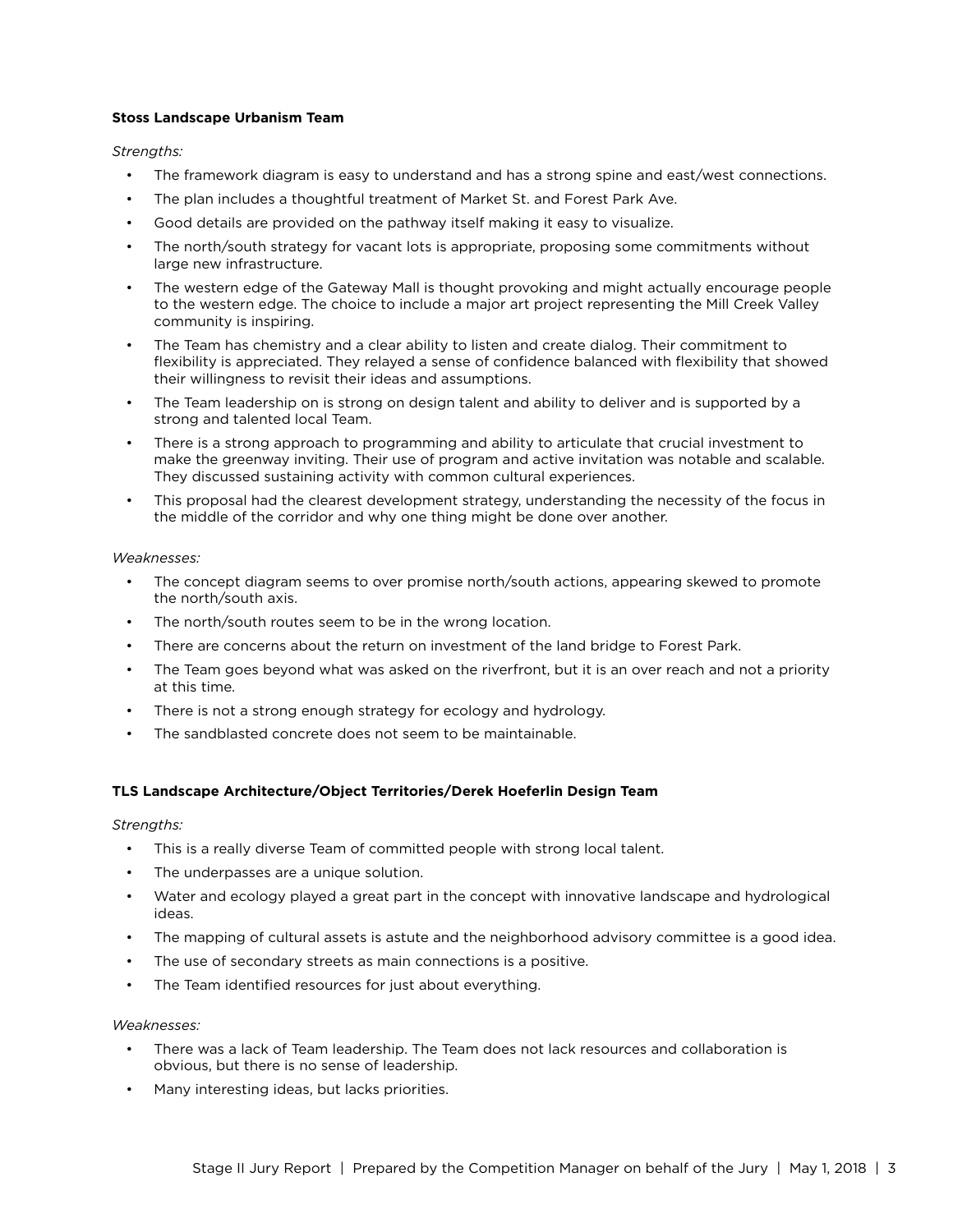- The sunken Gateway Mall plaza shows a lack of understanding—as a depressed plaza was recently removed from the Mall.
- Overall approach is too theoretical and not grounded enough. Some of the Jurors felt the people of color on their Team did not seem to be truly integrated as part of the large Team.
- Overall seems to be too much and overreaching geographically without enough consideration of regional plans and efforts.

### **W Architecture and Landscape Architecture Team**

#### *Strengths:*

- Hydrologic strategy is really inspired.
- The Team had a clear dialog and a clear and thorough presentation.
- Appreciated the clarity with which they address equity issues and what their interpretation of the issues.
- The simplicity of the plan was unique and the use of the grid and existing nodes of energy make it feasible economically. The 'use what's there' strategy is practical.
- Like the use of local historical names, such as Turpin, to give a sense of place to items in the plan.
- This is the only Team to really talk about NGA.
- Appreciate the Community Hub in the middle showing they were thinking of that space.

#### *Weaknesses:*

- Did not seem to address economic development. Seed investment areas are interesting, but a really heavy lift. They did not provide any real studies of the areas so it is hard to see that as feasible. There is a lack of economic priorities.
- There is a heavy reliance on space beneath overpasses.
- Team's concepts and materials lacked the detail of the others' leading to lack of confidence in the Team.
- The Team seemed to have a more genuine inclusion of diverse teammates, but lacked a strong equity strategy.
- By far, has the most skillful landscape design, which is also its weakness as it didn't seem they knew how to incorporate other ideas into their scheme.

#### **James Corner Field Operations**

#### *Strengths*:

- Direct and easy to understand framework.
- Economic benefit report was good.
- Strong Team and great relationship with locals.
- Good that transit is a part of the discussion—includes Metrolink in their framework.
- Like the Y bridge would be a possible landmark element.
- Their reference to history is good.
- Prospect Yards bridge could be a great element
- Attention to insertions of natural landscapes, like Railyard park, is good.
- Appreciate the seriousness with which they addressed the equity issue, but redirected it into economic development.